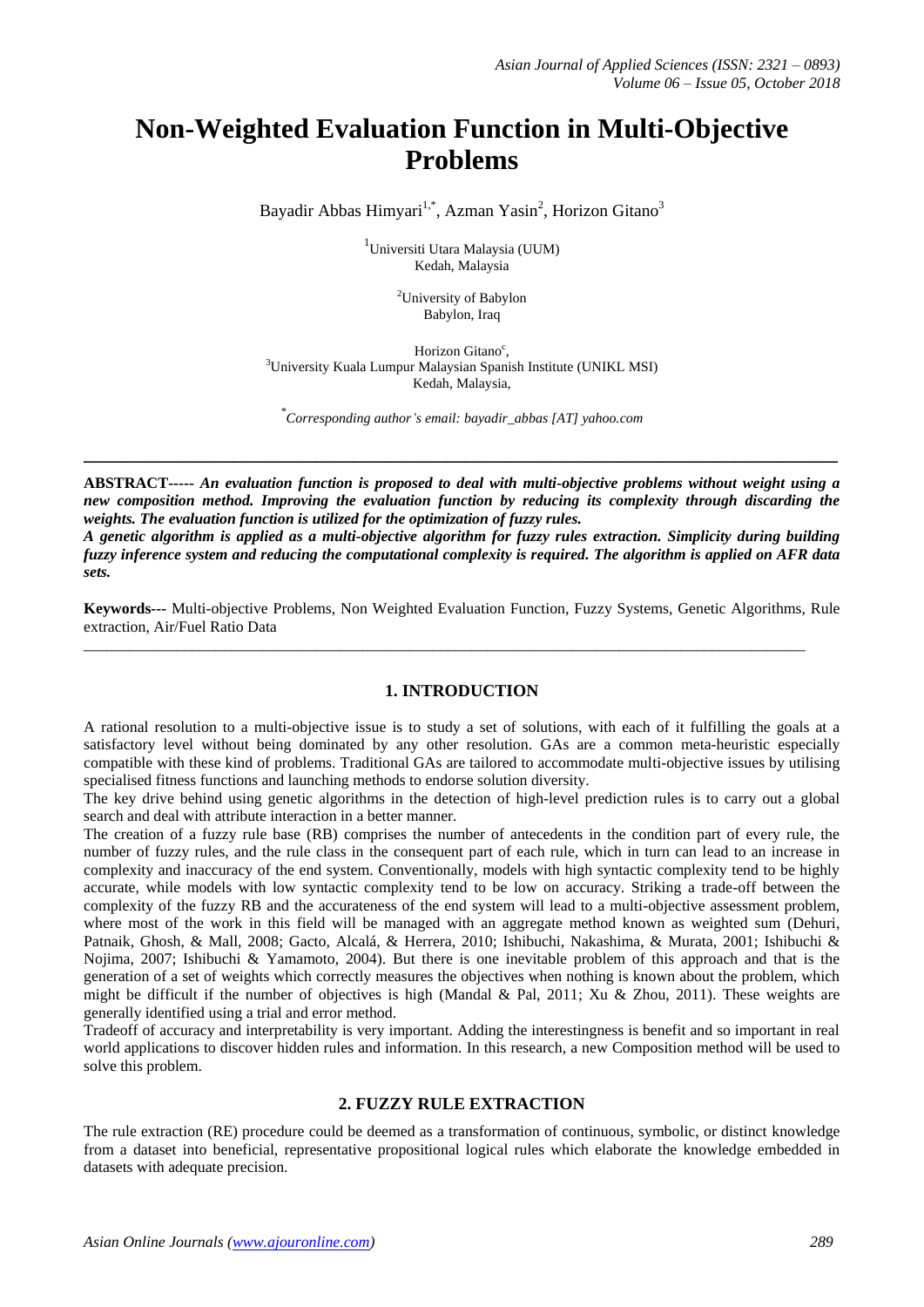Model structure as FRBSs comprises an extension to conventional rule-based systems, as they deal with ''IF-THEN'' rules. However, its antecedents and consequents comprise fuzzy logic statements rather than classical ones. Furthermore, with regards to fuzzy sets with linguistic labels, the output system demonstrates a higher level of interpretability for the expert to comprehend the former's working procedure, and the inner particulars of the problem characteristics [\(Fernández, López, del Jesus, &](#page-6-3) Herrera, 2015; [Gacto, Alcalá, & Herrera, 2011\)](#page-6-4).

A fuzzy RB includes several rules stated as:

#### R: IF  $\boldsymbol{x}$  is  $A_i$ , THEN  $\boldsymbol{y}$  is

where  $Ai = \{A_{i1}, A_{i2}, \ldots, A_{in}\}, B_i = B_{i1}, B_{i2}, \ldots, B_{im}$ , and  $A_{i}$  and  $B_{ik}$  are, respectively, fuzzy sets which outline an input and output space partitioning, *x* is the input, and *y* is the output. The condition, also known as premise, comprises several antecedents which are combined by various operators like AND or OR computed with -norms.

#### *2.1 Assessment Criteria for Rule Extraction*

There are three measurements that are typically employed to assess rule extraction (Huysmans, Baesens, & Vanthienen, [2006;](#page-6-5) [Huysmans, Dejaeger, Mues, Vanthienen, & Baesens, 2011\)](#page-6-6). These measurements are as follows:

- 1. *Predictive accuracy*. The induction of a rule possessing a considerably high degree of predictive accuracy is a primary consideration in rule inductive learning.
- 2. *Comprehensibility.* Another important aspect that should be taken into consideration is the comprehensibility of learned rule sets. To determine comprehensibility, it should be identified whether the extracted (or refined) rule sets could be inspected and elucidated by domain experts.
- 3. *Consistency.* The assessment of consistency is likewise related to the rules generated from a learning model. An extracted rule set is found consistent if rule sets that generate the same classification of unseen examples are derived from a learning model, even in different training sessions.

Rule extraction also has the objective of deriving a subset of interesting rules from all those that were identified. Numerous data mining algorithms were designed to identify accurate, comprehensible, and consistent rules, but most of them fail to identify interesting rules, which is a more difficult and challenging task. Approaches to the identification of interesting rules can generally be classified into subjective and objective methods. Objective methods are driven by data and independent of the domain. A number of these approaches compare a discovered rule with other rules instead of user beliefs. Thus, the underlying principle is that a rule's level of being interesting relies on both its quality and like comparability to other rules.

This work employed objective approaches to identify interesting rules as the measure for assessing discovered rules.

#### **3. METHODOLOGY**

A genetic algorithm of real value has been applied, namely the Iterative Approach, in which each rule is represented by a chromosome. A single rule is derived by the use of the genetic algorithm with iterative.

Where the fitness function is concerned, a 3-objective Genetic algorithm is applied in order to achieve top efficiency of the rule database. It does so by employing a composition method for designing the fitness function using the three appointed targets. The objectives themselves include interpretability level, interestingness level, and quality of the rule [\(Dehuri et al., 2008;](#page-6-0) [Noda, Freitas, &](#page-7-4) Lopes, 1999; [Noda, Freitas, & Yamakami, 2003\)](#page-7-5).

The GA discovers the rules, which were subject to evaluation according to three criteria, namely:

*(a) Rule's Quality.* 

This represents the calculation of the rule quality

$$
Q = \frac{TP}{TP+FN} + \frac{TN}{TN+FP} \tag{1}
$$

**Where** 

TP stands for the number of examples that are covered by the rule and has the same class from the class that is predicted by the rule,

FP stands for the number of examples that is covered by the rule and has a different class from the class that is predicted by the rule,

FN is the number of examples that is not covered by the rule, but has the same class with the class that is predicted by the rule, and

TN is the number of examples that is not covered by the rule, and has a different class with the class that is predicted by the rule.

*(b) Degree of Interpretability (Rule's Complexity)*

A value (K) stands for a number of rules and the number of these rules' conditions can be considered for its comprehensibility characteristic. (K) is an inversely proportional value that is relative to the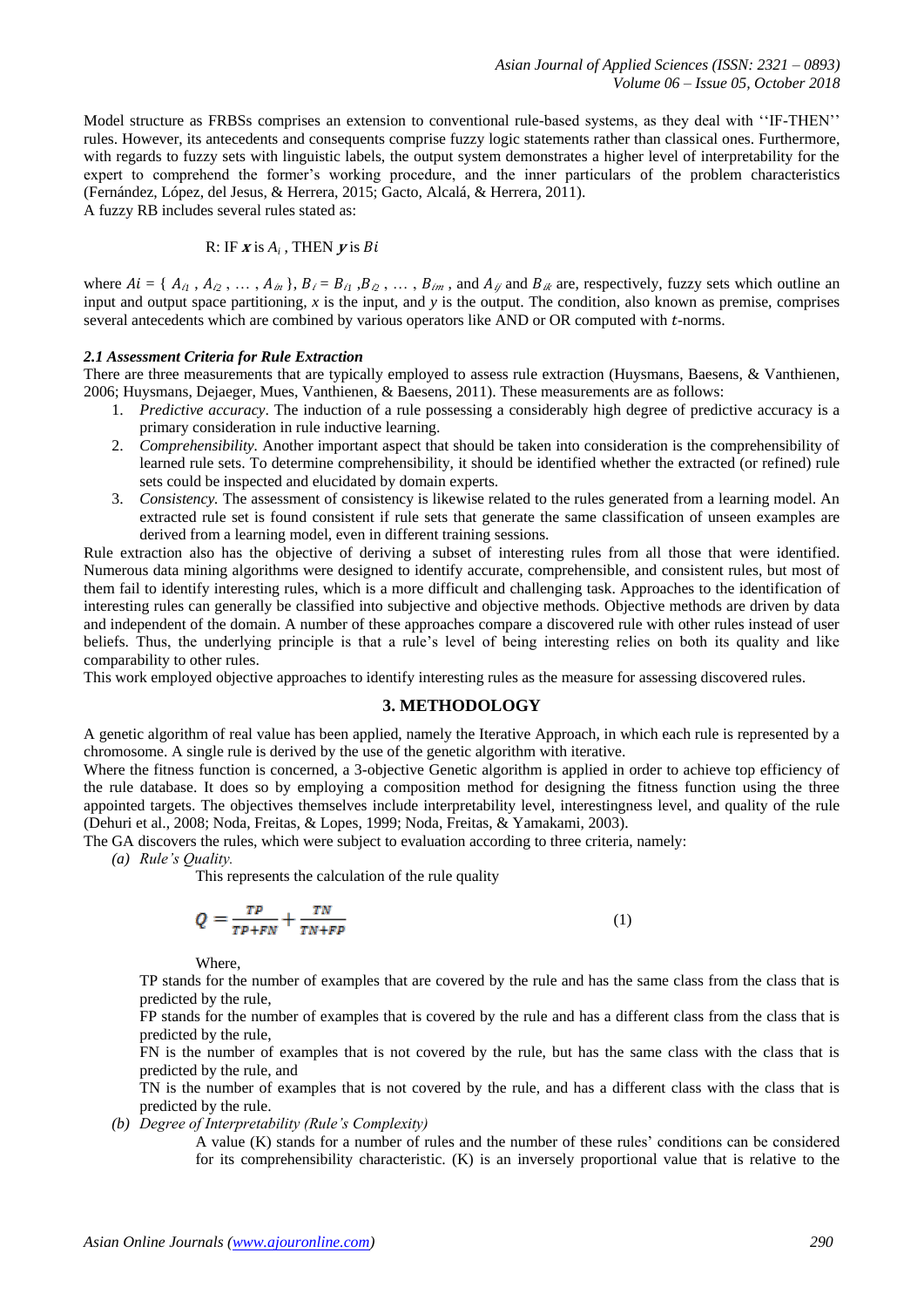number of conditions  $N(X)$  in X, the rule's antecedent. Whether a rule can have a minimum of M conditions, the comprehensibility can thus be defined as:

$$
K=1-(N(X)/M)
$$

2

*(c) Degree of interestingness (Surprisingness)*

In data mining, a key factor is concerned with the discovered knowledge and that it should somehow be interesting; here, the term "interestingness" is arguably related with "surprisingness" (unexpectedness), novelty, and usefulness. To date, there are a number of objective criteria proposed in the measurement of the interestingness of rule. Frietas (1999) proposed one of these criteria based on information theory.

$$
Interestingness = (1/(\sum_{i=1}^{n} Inf \, oG A in(Ai))/k)
$$
\n(3)

Where, InfoGain(*Ai*) is the information gain (MI) of the *i*th attribute occurring in the rule antecedent and *k* the number of attributes occurring in the rule antecedent.

The purpose of the three objectives here is towards maximising the rule's quality, maximising the degree of interpretability, and maximising the degree of interestingness, as illustrated in Figure 1. A Composition Function method is used to aggregate the three objectives without requiring weights in order to generate a fitness function which best stands for the desirability of the chromosome (or FIS).



*Figure 1.* Composition Function of three objectives

A number of the composition functions are used in this work, as,

- min (max (Quality, Interpretability), Interestingness)
- probor (min (Quality, Interpretability), Interestingness)
- probor (max (Quality, Interpretability), Interestingness)

Where min stands for the operator (AND) between two values as it takes always the minimum between them, max stands for the operator (OR) between two values as it takes always the maximum , Avg stands for the average, and Probor stands for probabilistic OR.

Figures 2(a), 2(b), and 2(c) illustrates the probor, max, and min function respectively. Where, *y1*, *y2* are the variables and *yy* stand for the function concerned.



*Figure 2.* Probor Function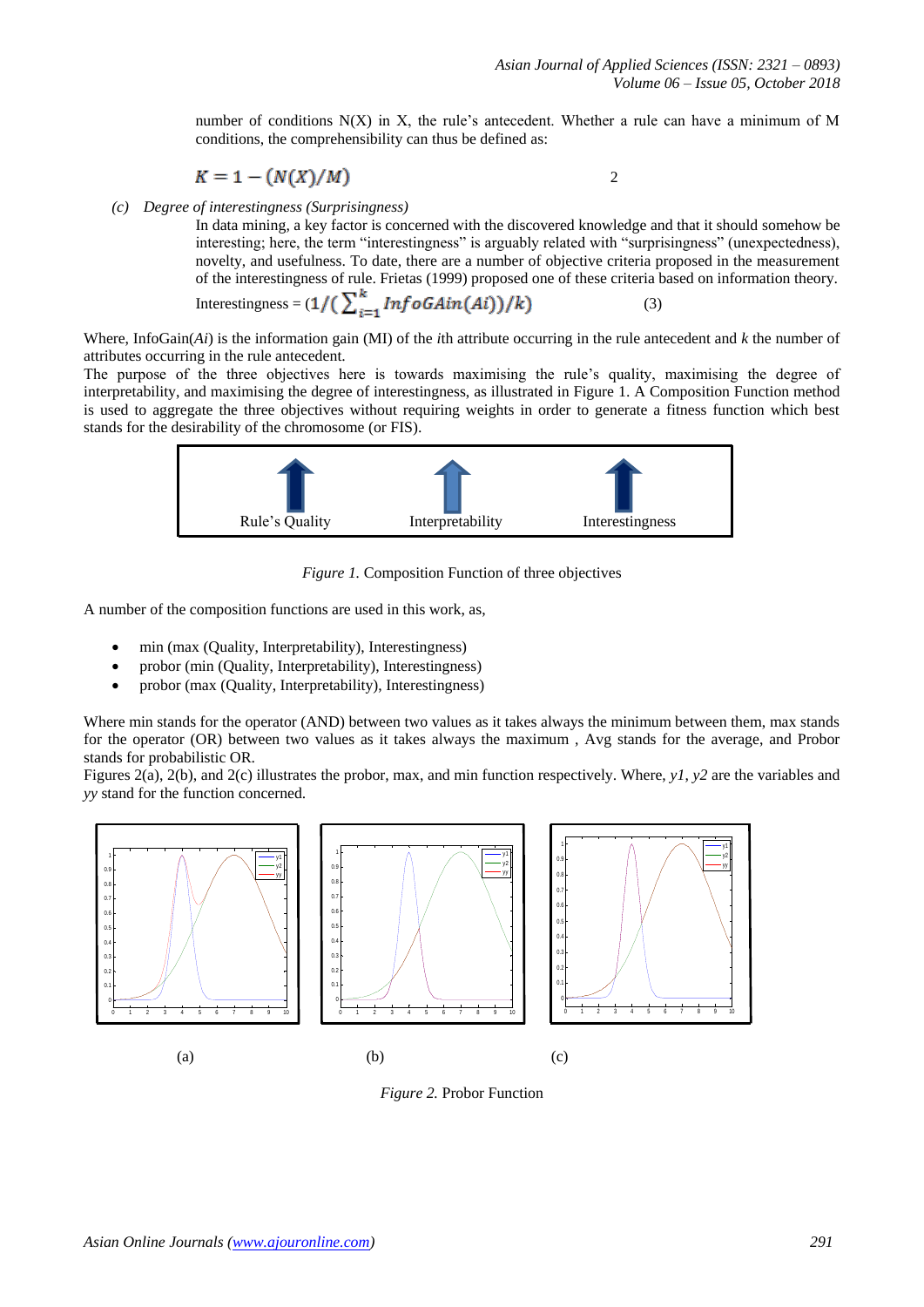# **4. MULTI-OBJECTIVE EVALUATION FUNCTION**

Using 3-objective fitness function will improve the optimization process. The objectives are the rule's quality, degree of interpretability, and degree of interestingness. As a multi-objective problem, conjucting these objectives together has the obstacle of using the weights in a weighted sum approach. This research proposed a Composition method to overcome this problem:

- min (max (Quality, Interpretability), Interestingness)
- probor (min (Quality, Interpretability), Interestingness)
- probor (max (Quality, Interpretability), Interestingness)

In Table 1, 2,.3 are some examples to show these functions work: Assuming  $A=$  Rule Quality,  $B=$  Rule interpretability,  $C=$  Rule interestness

| A   | B   | $\mathbf C$ | min(A,B) | max(A,B) | min(max(A,B),C) |
|-----|-----|-------------|----------|----------|-----------------|
| 0.6 | 0.5 | 0.3         | 0.5      | 0.6      | 0.3             |
| 0.6 | 0.5 | 0.9         | 0.5      | 0.6      | 0.6             |
| 0.6 | 0.3 | 0.3         | 0.3      | 0.6      | 0.3             |
| 0.6 | 0.3 | 0.5         | 0.3      | 0.6      | 0.5             |
| 0.6 | 0.6 | 0.4         | 0.6      | 0.6      | 0.4             |
| 0.6 | 0.2 | 0.6         | 0.2      | 0.6      | 0.6             |
| 0.3 | 0.9 | 0.1         | 0.3      | 0.9      | 0.1             |
| 0.3 | 0.9 | 0.9         | 0.3      | 0.9      | 0.9             |
| 0.3 | 0.9 | 0.5         | 0.3      | 0.9      | 0.5             |
| 0.3 | 0.1 | 0.9         | 0.1      | 0.3      | 0.3             |
| 0.9 | 0.7 | 0.3         | 0.7      | 0.9      | 0.3             |
| 0.9 | 0.5 | 0.1         | 0.5      | 0.9      | 0.1             |
| 0.4 | 0.8 | 0.5         | 0.4      | 0.8      | 0.5             |
| 0.2 | 0.3 | 0.5         | 0.2      | 0.3      | 0.3             |

Table 1: *min(max(A,B),C) Examples*

Table 2: *probor(min(A,B),C) Examples*

| A   | B   | C   | min(A,B) | max(A,B) | probor(min(A,B),C) |  |
|-----|-----|-----|----------|----------|--------------------|--|
| 0.6 | 0.5 | 0.3 | 0.5      | 0.6      | 0.65               |  |
| 0.6 | 0.5 | 0.9 | 0.5      | 0.6      | 0.95               |  |
| 0.6 | 0.3 | 0.3 | 0.3      | 0.6      | 0.51               |  |
| 0.6 | 0.3 | 0.5 | 0.3      | 0.6      | 0.65               |  |
| 0.6 | 0.6 | 0.4 | 0.6      | 0.6      | 0.76               |  |
| 0.6 | 0.2 | 0.6 | 0.2      | 0.6      | 0.68               |  |
| 0.3 | 0.9 | 0.1 | 0.3      | 0.9      | 0.37               |  |
| 0.3 | 0.9 | 0.9 | 0.3      | 0.9      | 0.93               |  |
| 0.3 | 0.9 | 0.5 | 0.3      | 0.9      | 0.65               |  |
| 0.3 | 0.1 | 0.9 | 0.1      | 0.3      | 0.91               |  |
| 0.9 | 0.7 | 0.3 | 0.7      | 0.9      | 0.79               |  |
| 0.9 | 0.5 | 0.1 | 0.5      | 0.9      | 0.1                |  |
| 0.4 | 0.8 | 0.5 | 0.4      | 0.8      | 0.7                |  |
| 0.2 | 0.3 | 0.5 | 0.2      | 0.3      | 0.6                |  |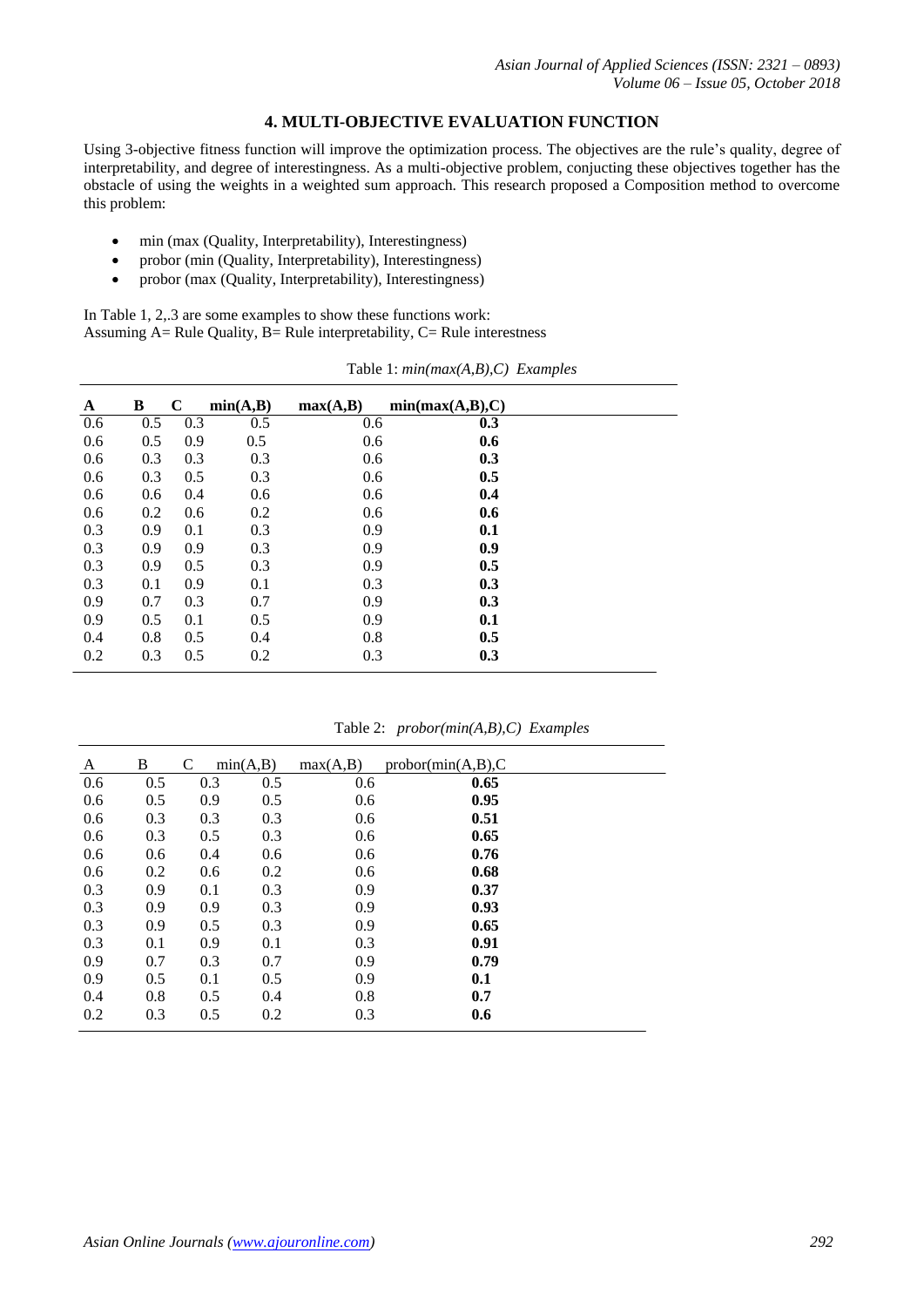| A   | В                | C                | min(A,B) | max(A,B) | probor(max(A,B),C) |  |
|-----|------------------|------------------|----------|----------|--------------------|--|
| 0.6 | $\overline{0.5}$ | $\overline{0.3}$ | 0.5      | 0.6      | 0.72               |  |
| 0.6 | 0.5              | 0.9              | 0.5      | 0.6      | 0.96               |  |
| 0.6 | 0.3              | 0.3              | 0.3      | 0.6      | 0.72               |  |
| 0.6 | 0.3              | 0.5              | 0.3      | 0.6      | 0.8                |  |
| 0.6 | 0.6              | 0.4              | 0.6      | 0.6      | 0.76               |  |
| 0.6 | 0.2              | 0.6              | 0.2      | 0.6      | 0.84               |  |
| 0.3 | 0.9              | 0.1              | 0.3      | 0.9      | 0.91               |  |
| 0.3 | 0.9              | 0.9              | 0.3      | 0.9      | 0.99               |  |
| 0.3 | 0.9              | 0.5              | 0.3      | 0.9      | 0.95               |  |
| 0.3 | 0.1              | 0.9              | 0.1      | 0.3      | 0.93               |  |
| 0.9 | 0.7              | 0.3              | 0.7      | 0.9      | 0.93               |  |
| 0.9 | 0.5              | 0.1              | 0.5      | 0.9      | 0.91               |  |
| 0.4 | 0.8              | 0.5              | 0.4      | 0.8      | 0.9                |  |
| 0.2 | 0.3              | 0.5              | 0.2      | 0.3      | 0.65               |  |

Table 3: *probor(max(A,B),C) Examples*

Considering the above tables, can notice the following:

- **min(max(A,B),C):** does not take in account the interestingness.
- **probor(min(A,B),C):** takes the less value between rule quality and rule interpretability but may ignore any of the values, and also takes in account the interestingness.
- **probor(max(A,B),C):** takes the highest value between rule quality and rule interpretability but will not ignore any of the values, and also takes in account the interestingness. When a rule has a good interestingness value, it's fitness value will arise.

The **probor(min(A,B),C)** has the best effect on the fitness function, so this research adopted this function as a fitness function for the GA.

## **5. EXPERIMENT AND RESULTS**

A genetic fuzzy rule-based system decreases the amount of knowledge and effort required from an expert in designing the inference system design. Evolutionary computation automates the design steps of the FRBS through rule learning. The GA here is the machine learning tool.

The fitness function, also known as the objective function, gives the measurement of the chromosome's ability to meet the desired criteria and is employed in global and local search methods.

Through computational experiments on the AFR (Air/Fuel Ratio) data sets, the new composition function is applied.

The data was collected from University Science Malaysia engines laboratory using a CB 125cc air cooled 4-stroke engine from Taiwan manufacturer 'Adly' equipped with a Euro-3 compliant Focus Applied Technologies gasoline EFI system and 3-way catalyst. The AFR data sets are a total of three data sets which are used for the research. This number includes engine operation of 15,182 samples selected from the chosen dataset's testing and training information for the purpose of achieving firm temporary states.

The scope of the data factors is as follows: MAP [0 - 1.05] bar, TPS [0% - 194.49%], RPM [0 - 8900] revolution per minute, MAT [26.7C° - 34.4 C°], CLT [29 C° - 141 C°], and PW [0.6ms – 7.9ms]. Table 4 depicts he characteristics of the experimental data sets.

| Data Sets | <b>Number of Examples</b> | <b>Number of Factors</b> |  |
|-----------|---------------------------|--------------------------|--|
| Data Set1 | 3500                      | 6                        |  |
| Data Set2 | 5776                      | 6                        |  |
| Data Set3 | 5906                      | 6                        |  |

Table 4: *Characteristics of the Experimental Data Sets*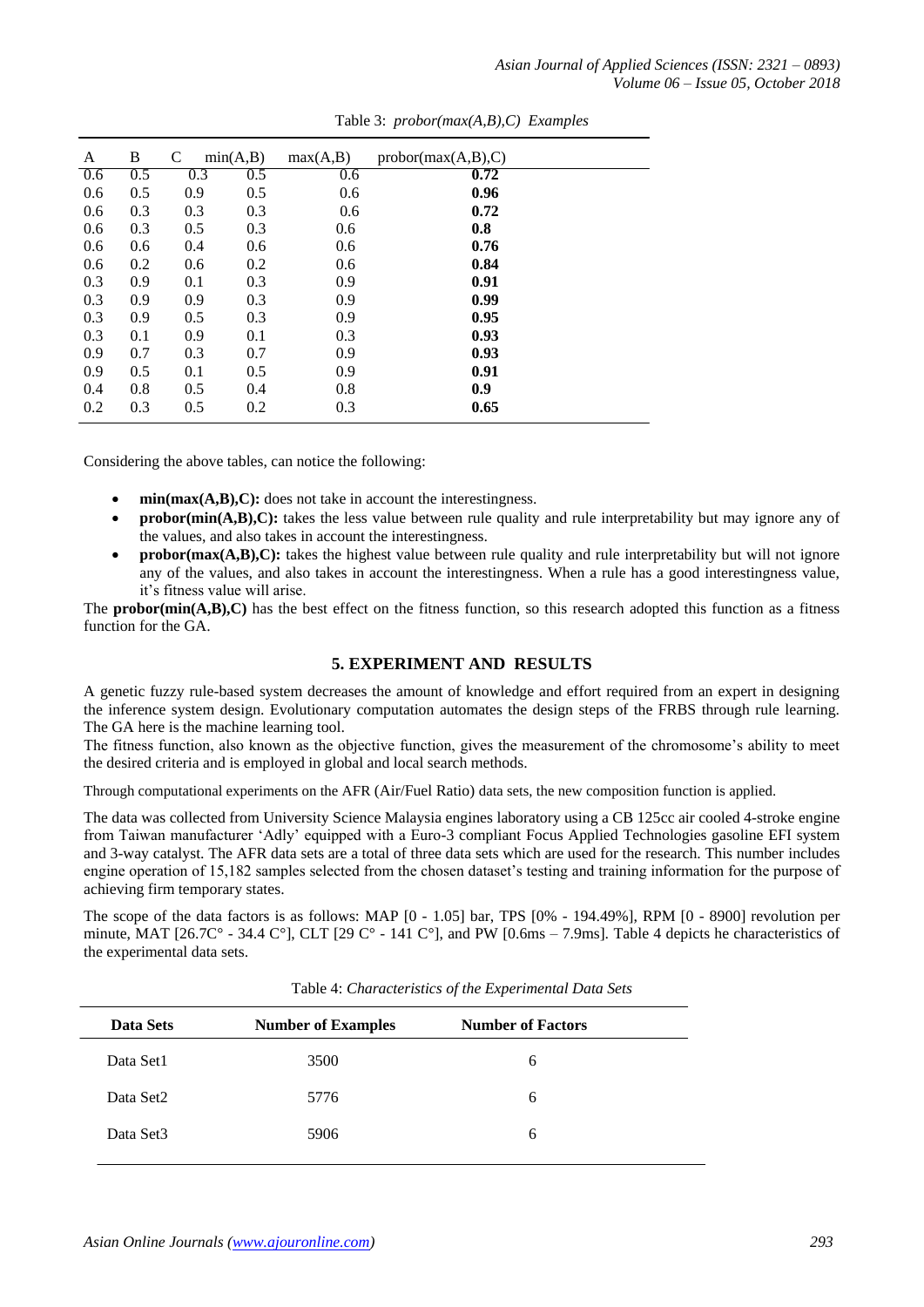The GA takes its values of genes from the data sets directly. But while we are using fuzzy logic as a way of dealing with uncertainty of the sensors producing the data, the encoding of the individual of GA is applied using the membership function for each fuzzy set. As the inputs are represented by more than one fuzzy set, the FCM decides the number of fuzzy sets where each cluster stands for a fuzzy set that are overlapped by the fuzzy nature. So each input can be represented by *n* of membership grades produced by applying the Gaussian membership function.

Figure 3, 4, 5 present examples of the fuzzy rules resulted from applying the fuzzy GA algorithm on the Data Set1, Data Set2, and Data Set3 respectively with 3-objectives .

**Rule1:** If (in1 is in1cluster4) and (in2 is in2cluster11) and (in6 is in6cluster15) then (out1 is out1cluster10) **Rule2:** If (in1 is in1cluster4) and (in2 is in2cluster9) and (in6 is in6cluster15) then (out1 is out1cluster12) **Rule3:** If (in2 is in2cluster9) and (in4 is in4cluster6) and (in5 is in5cluster17) then (out1 is out1cluster12) **Rule4:** If (in4 is in4cluster14) and (in5 is in5cluster13) then (out1 is out1cluster5) **Rule5:** If (in1 is in1cluster17) and (in2 is in2cluster10) and (in3 is in3cluster16) then (out1 is out1cluster4) **Rule6:** If (in1 is in1cluster2) and (in2 is in2cluster16) and (in4 is in4cluster14) and (in5 is in5cluster5) then (out1 is out1cluster4) **Rule7:** If (in1 is in1cluster3) and (in2 is in2cluster4) and (in6 is in6cluster2) then (out1 is out1cluster13) **Rule8:** If (in1 is in1cluster5) and (in3 is in3cluster15) and (in4 is in4cluster8) and (in5 is in5cluster8) then (out1 is out1cluster8) **Rule9:** If (in2 is in2cluster5) and (in4 is in4cluster7) and (in6 is in6cluster5) then (out1 is out1cluster7) **Rule10:** If (in1 is in1cluster17) and (in2 is in2cluster1) then (out1 is out1cluster7) **Rule11:** If (in4 is in4cluster7) and (in5 is in5cluster5) and (in6 is in6cluster2) then (out1 is out1cluster16) **Rule12:** If (in1 is in1cluster5) and (in2 is in2cluster12) and (in6 is in6cluster3) then (out1 is out1cluster11) **Rule13:** If (in1 is in1cluster11) and (in3 is in3cluster3) and (in4 is in4cluster1) and (in5 is in5cluster7) and (in6 is in6cluster9) then (out1 is out1cluster2) **Rule14:** If (in1 is in1cluster2) and (in5 is in5cluster13) and (in6 is in6cluster11) then (out1 is out1cluster9) **Rule15:** If (in2 is in2cluster5) and (in4 is in4cluster1) and (in5 is in5cluster11) then (out1 is out1cluster7) **Rule16:** If (in2 is in2cluster17) and (in4 is in4cluster1) and (in5 is in5cluster2) then (out1 is out1cluster14) **Rule17:** If (in1 is in1cluster11) and (in2 is in2cluster17) and (in3 is in3cluster2) then (out1 is out1cluster10) **Rule18:** If (in1 is in1cluster15) and (in2 is in2cluster14) and (in3 is in3cluster1) then (out1 is out1cluster8)

### *Figure 3.* Fuzzy Rules of Proposed Algorithm for Data Set1

**Rule1:** If (in1 is in1cluster9) and (in2 is in2cluster9) and (in3 is in3cluster3) then (out1 is out1cluster4) **Rule2:** If (in2 is in2cluster9) and (in3 is in3cluster1) and (in6 is in6cluster3) then (out1 is out1cluster4) **Rule3:** If (in3 is in3cluster3) and (in4 is in4cluster5) and (in5 is in5cluster7) then (out1 is out1cluster5) **Rule4:** If (in1 is in1cluster2) and (in4 is in4cluster2) and (in5 is in5cluster9) then (out1 is out1cluster9) **Rule5:** If (in1 is in1cluster8) and (in4 is in4cluster4) and (in5 is in5cluster2) and (in6 is in6cluster1) then (out1 is out1cluster6) **Rule6:** If (in2 is in2cluster6) and (in3 is in3cluster6) and (in6 is in6cluster2) then (out1 is out1cluster3) **Rule7:** If (in3 is in3cluster1) and (in4 is in4cluster8) and (in6 is in6cluster9) then (out1 is out1cluster8) **Rule8:** If (in2 is in2cluster3) and (in3 is in3cluster3) and (in5 is in5cluster4) then (out1 is out1cluster2) **Rule9:** If (in3 is in3cluster2) and (in4 is in4cluster6) then (out1 is out1cluster8) (1) **Rule10:** If (in1 is in1cluster5) and (in2 is in2cluster5) and (in4 is in4cluster4) and (in5 is in5cluster2) then (out1 is out1cluster7) **Rule11:** If (in1 is in1cluster9) and (in3 is in3cluster1) and (in4 is in4cluster2) and (in5 is in5cluster7) then (out1 is out1cluster6) **Rule12:** If (in1 is in1cluster6) and (in2 is in2cluster6) then (out1 is out1cluster5) **Rule13:** If (in3 is in3cluster9) and (in4 is in4cluster4) and (in5 is in5cluster5) then (out1 is out1cluster3) **Rule14:** 14. If (in1 is in1cluster4) and (in2 is in2cluster4) and (in4 is in4cluster8) then (out1 is out1cluster1)

*Figure 4.* Fuzzy Rules of Proposed Algorithm for Data Set2

**Rule1:** If (input1 is mf1) and (input2 is mf1) then (output1 is mf4) **Rule2:** If (input3 is mf5) and (input4 is mf3) and (input5 is mf6) then (output1 is mf3) **Rule3:** If (input3 is mf2) and (input4 is mf4) and (input5 is mf5) then (output1 is mf6) **Rule4:** If (input3 is mf6) and (input4 is mf5) and (input5 is mf1) then (output1 is mf1) **Rule5:** If (input1 is mf4) and (input3 is mf4) and (input4 is mf7) and (input5 is mf6) then (output1 is mf7) **Rule6:** If (input2 is mf4) and (input3 is mf4) and (input4 is mf7) and (input5 is mf8) then (output1 is mf7) **Rule7:** If (input3 is mf6) and (input4 is mf4) and (input5 is mf3) then (output1 is mf4) **Rule8:** If (input1 is mf5) and (input2 is mf5) then (output1 is mf2) **Rule9:** If (input1 is mf3) and (input3 is mf6) and (input4 is mf4) and (input5 is mf6) then (output1 is mf1) **Rule10:** If (input3 is mf1) and (input4 is mf1) and (input5 is mf5) then (output1 is mf2) **Rule11:** If (input2 is mf4) and (input3 is mf1) and (input4 is mf1) then (output1 is mf7) **Rule12:** If (input1 is mf5) and (input4 is mf7) and (input5 is mf2) then (output1 is mf6) **Rule13:** If (input3 is mf1) and (input4 is mf5) and (input5 is mf7) then (output1 is mf5)

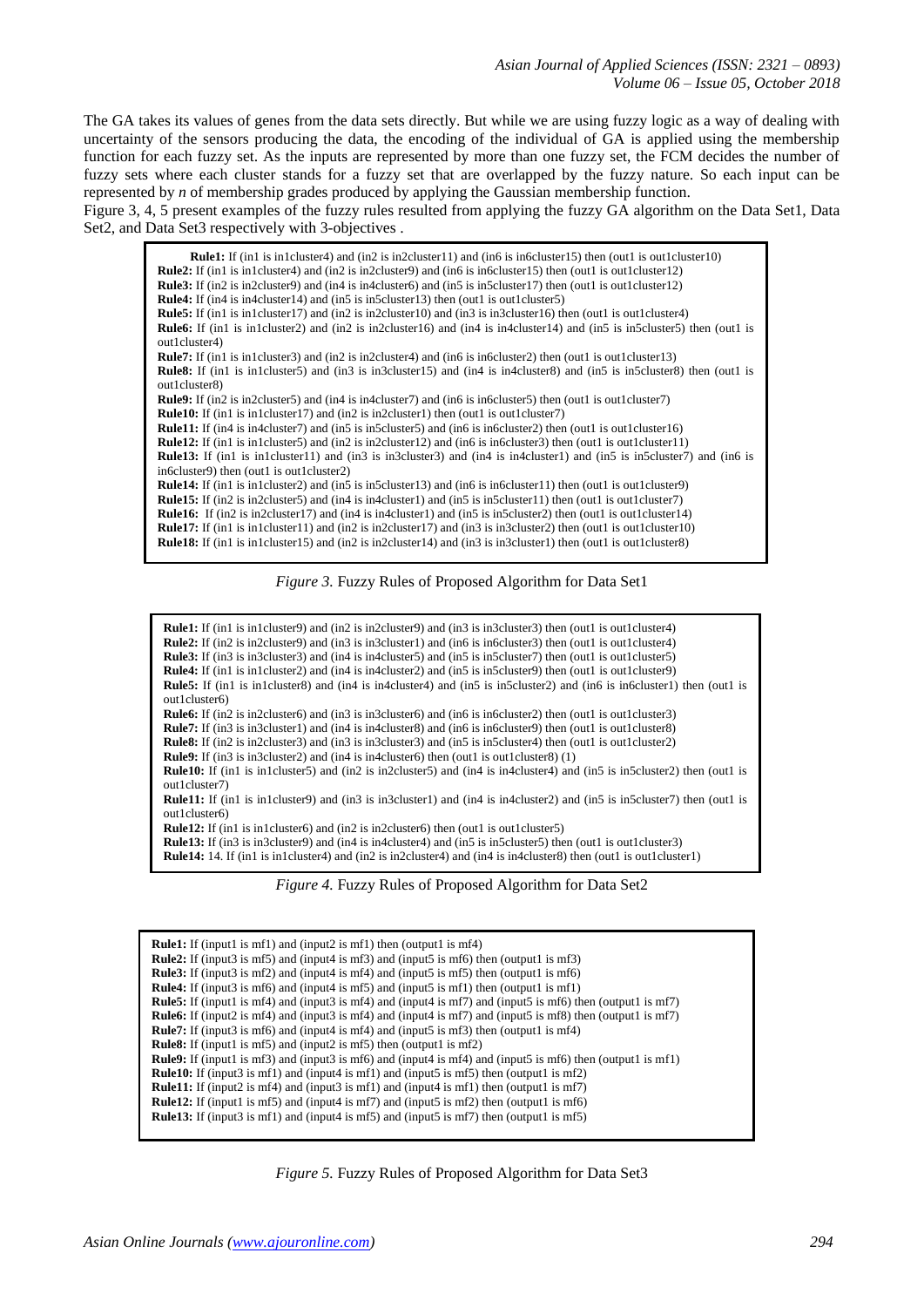The Average number of rules and terms for each of the Proposed algorithm is presented in table 5 and 6.

| Data Sets             | Proposed Algorithm |  |
|-----------------------|--------------------|--|
| Data Set1             | 18                 |  |
| Data Set2             | 14                 |  |
| Data Set <sub>3</sub> | 13                 |  |
|                       |                    |  |

Table 5: *Average number of rules of Original algorithm and Proposed Algorithm*

Table 6: *Average number of Terms of Original algorithm and Proposed Algorithm*

| Data Sets | Proposed Algorithm |  |
|-----------|--------------------|--|
| Data Set1 | 56                 |  |
| Data Set2 | 42                 |  |
| Data Set3 | 40                 |  |
|           |                    |  |

# **6. CONCLUSION**

In this work, for a multi-objective fitness function, we used a composition function to aggregate the objectives without the need for weights. The objectives are conflicting in nature such as the accuracy and interpretability. Trying to avoid this problem, we took the inverse of the interpretability value in Equation 2. The function tries to make a trade-off between the objectives.

In this research, we noticed that the probor(min) is the best compared with others to apply the fitness function. We can notice that depending on the first part from of the function, the second part gives an importance to the interestingness which we require. The fitness of a rule with low interestingness, though it has high quality or interpretability, it will be weaken depending on the degree of interestingness of the rule. But if it has high interestingness, the fitness of the rule will be supported. Probor function is the most that supports this theory.

# **7. REFERENCES**

- <span id="page-6-0"></span> Dehuri, S., Patnaik, S., Ghosh, A., & Mall, R. (2008). Application of elitist multi-objective genetic algorithm for classification rule generation. *Applied soft computing, 8*(1), 477-487.
- <span id="page-6-3"></span> Fernández, A., López, V., del Jesus, M. J., & Herrera, F. (2015). Revisiting Evolutionary Fuzzy Systems: Taxonomy, applications, new trends and challenges. *Knowledge-Based Systems*.
- <span id="page-6-1"></span> Gacto, M. J., Alcalá, R., & Herrera, F. (2010). Integration of an index to preserve the semantic interpretability in the multiobjective evolutionary rule selection and tuning of linguistic fuzzy systems. *Fuzzy Systems, IEEE Transactions on, 18*(3), 515-531.
- <span id="page-6-4"></span> Gacto, M. J., Alcalá, R., & Herrera, F. (2011). Interpretability of linguistic fuzzy rule-based systems: An overview of interpretability measures. *Information Sciences, 181*(20), 4340-4360.
- <span id="page-6-5"></span> Huysmans, J., Baesens, B., & Vanthienen, J. (2006). Using rule extraction to improve the comprehensibility of predictive models. *Available at SSRN 961358*.
- <span id="page-6-6"></span> Huysmans, J., Dejaeger, K., Mues, C., Vanthienen, J., & Baesens, B. (2011). An empirical evaluation of the comprehensibility of decision table, tree and rule based predictive models. *Decision Support Systems, 51*(1), 141-154.
- <span id="page-6-2"></span> Ishibuchi, H., Nakashima, T., & Murata, T. (2001). Three-objective genetics-based machine learning for linguistic rule extraction. *Information Sciences, 136*(1), 109-133.